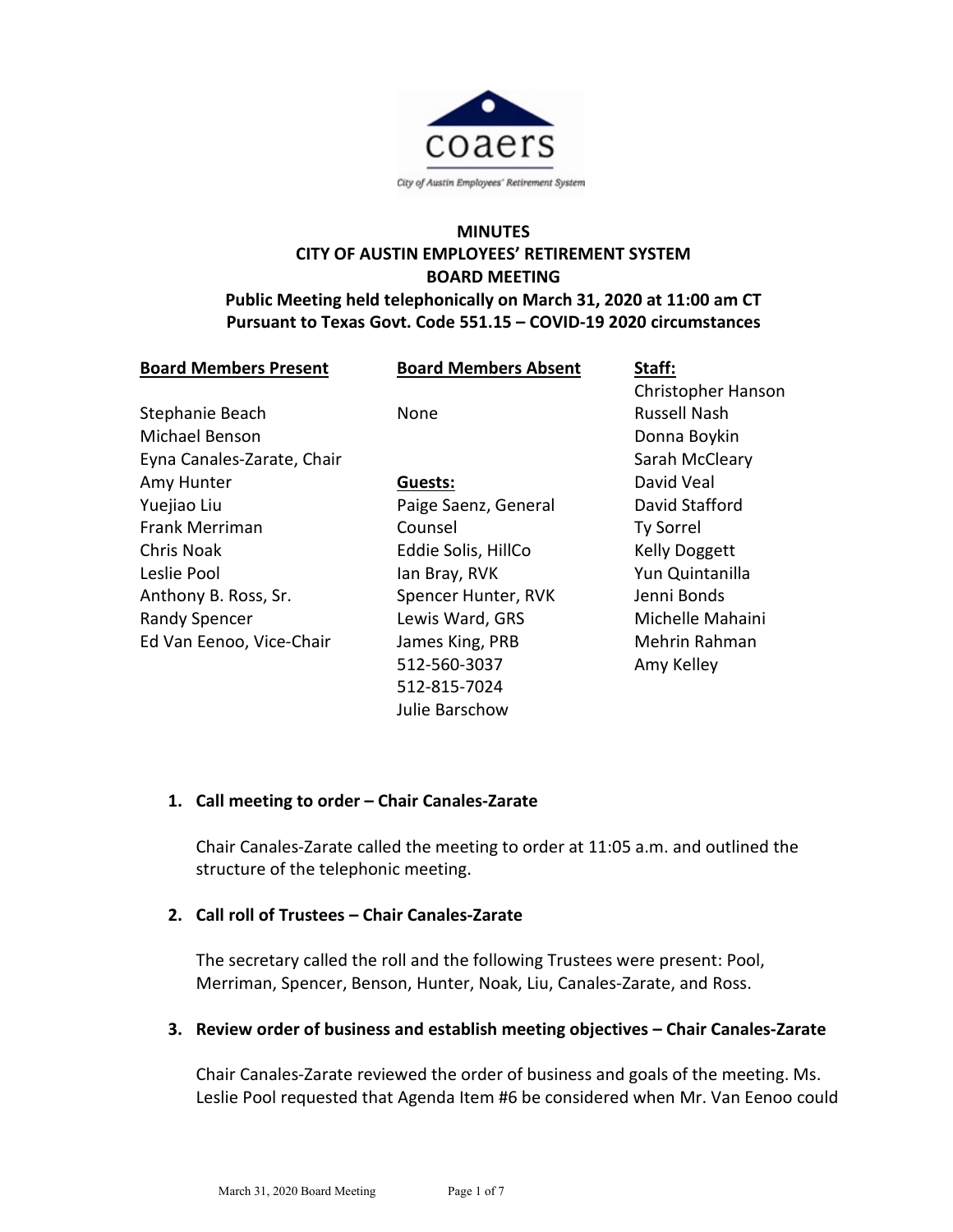join the meeting. Mr. Ross suggested that the Consent Agenda could be taken earlier in the meeting.

**4. Receive System member and public comments – Chair Canales-Zarate**

There were no public comments.

- **5. Discuss and consider operations, risk management, and other matters related to the COVID-19 pandemic including: – Christopher Hanson**
	- **A. Report on COAERS operations and risk management actions**

Mr. Christopher Hanson delivered a report on operations. He reported that all Staff began working remotely on March 17, a week before Mayor Adler issued a shelter-in-place order on March 24. Mr. Hanson outlined the measures put in place to ensure continuity of operations and noted that the March retiree payroll ran successfully. Mr. Hanson also outlined changes in the succession plan with the naming of Mr. Russell Nash as Interim Deputy Executive Director, ensuring a clear successor on an interim basis should the Executive Director be incapable of performing their duties.

*Ms. Beach joined the meeting at 11:29 a.m. Mr. Van Eenoo joined the meeting at 11:43 a.m.*

# **B. Cash management and resolution authorizing line of credit with operating bank**

Mr. Hanson outlined contingency plans for liquidity to allow for retiree benefit payments in the unlikely event that the City could not meet its contribution obligations and financial markets were closed. Ms. Leslie Pool moved to authorize a line of credit with COAERS' operating bank as necessary to fulfill COAERS' cash obligations, adding language to the proposed Resolution #2020-0331 to address the possible absence of the Executive Director and Deputy Executive Director. Mr. Randy Spencer seconded, and the motion passed 11-0.

# **C. Authorization to amend timeline related to Request for Proposal for custodial banking services**

Mr. Hanson reminded Trustees that on March 3 the Board approved the issuance of the Request for Proposal (RFP), which occurred on March 6 with a response due date of April 7. Given the events related to the COVID-19 pandemic for Staff, RVK, and bidders, Mr. Hanson requested the authority to execute a temporary pause in the timeline if necessary.

Ms. Liu moved to grant authorization to the Executive Director to amend the timeline related to the Request for Proposal for custodial banking services if necessary. Mr. Spencer seconded, and the motion passed 11-0.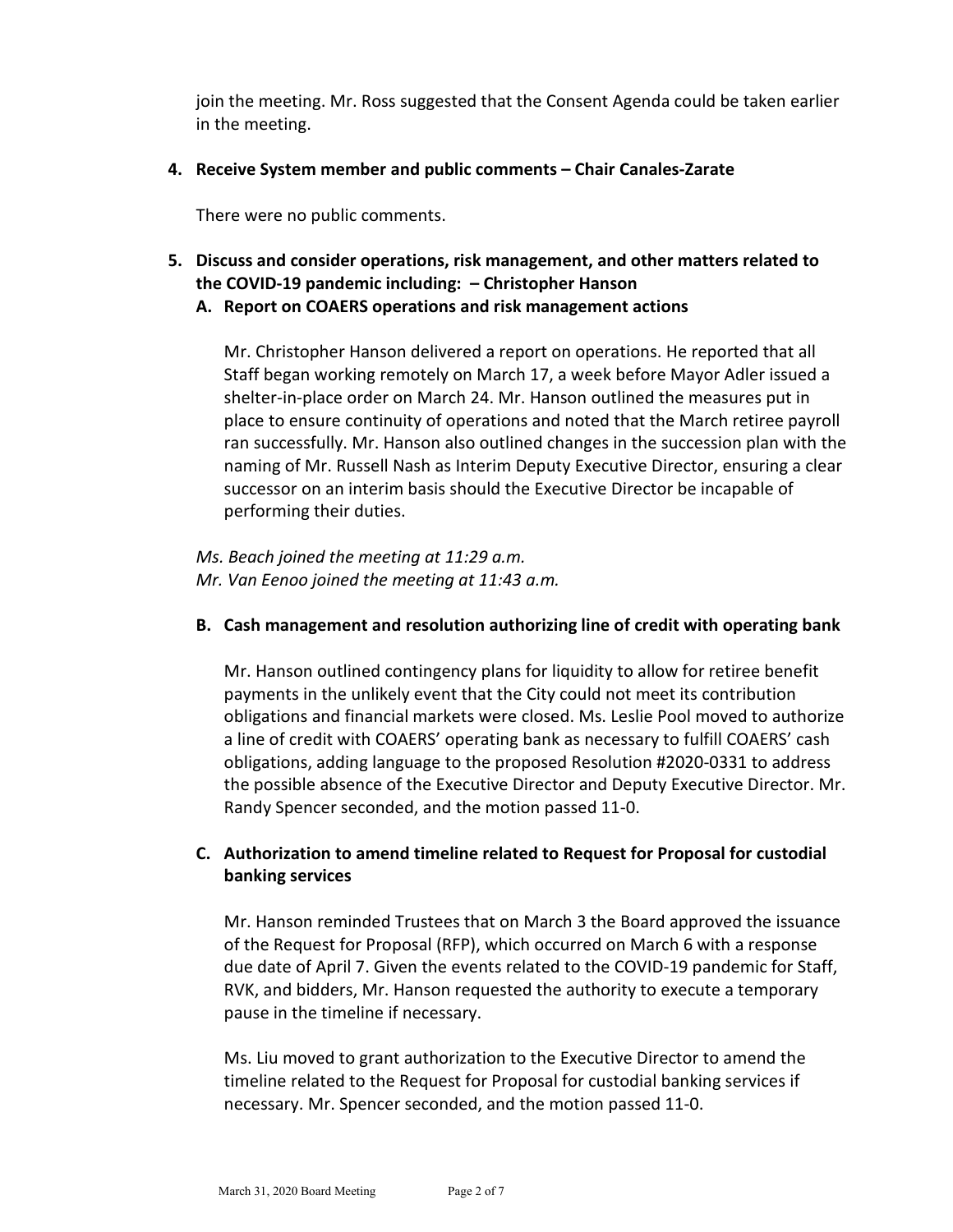### **6. Investment Committee:**

### **A. Receive update on COAERS portfolio – David Veal**

Mr. Veal updated Trustees on the current state of the COAERS portfolio, and highlighted the truly historic nature of current financial markets and economic conditions. He outlined current Staff views on both the short and long-term potential economic effects of the pandemic and how those changes might impact the Fund's investment strategy over time. Mr. Ian Bray and Mr. Spencer Hunter shared a client letter from RVK's CEO and discussed the Firm's views on recent events.

# **B. Discuss and consider investment strategy and governance, including: – David Veal**

- **1. Strategic Asset Allocation**
- **2. Investment Risk Framework**
- **3. Investment Policy Statement**
- **4. Investment Implementation Policy**

Mr. Veal recapped the efforts of the Board and Staff since 2016 to build a better investment process dubbed the "Austin model" aimed at delivering top quartile long-term results for the Fund. He outlined the challenges of the low and declining return environment, noting that rising outflows are also reducing the risk tolerance of the System. He reviewed the proposed investment strategy that had been developed in recent years in consultation with the Board, and noted how its key building blocks work to bridge the gap to the Board's assumed rate of return. The proposals recommended by the Investment Committee were discussed in detail by Trustees.

Mr. Noak moved to approve the Investment Risk Framework, the proposed Investment Policy Statement, and the proposed Investment Implementation Policy. Ms. Hunter seconded. Trustees discussed the appropriate level of delegation for the System and how best to provide oversight in areas where such authority is provided to Staff.

Ms. Leslie Pool moved to consider the approvals by subject and vote separately. Mr. Ed Van Eenoo seconded, and the motion to vote on each element passed 11-0.

Ms. Stephanie Beach moved to approve the Investment Risk Framework (IRF) as proposed. Mr. Benson seconded, and the motion passed 9-2 with Mr. Van Eenoo and Ms. Pool dissenting.

Mr. Van Eenoo moved to update the Strategic Asset Allocation bands in the Investment Policy Statement (IPS) to reduce target allocation to US credit by 4%, increasing allocation to US Treasuries by the same amount. Ms. Pool seconded, and the motion passed 11-0.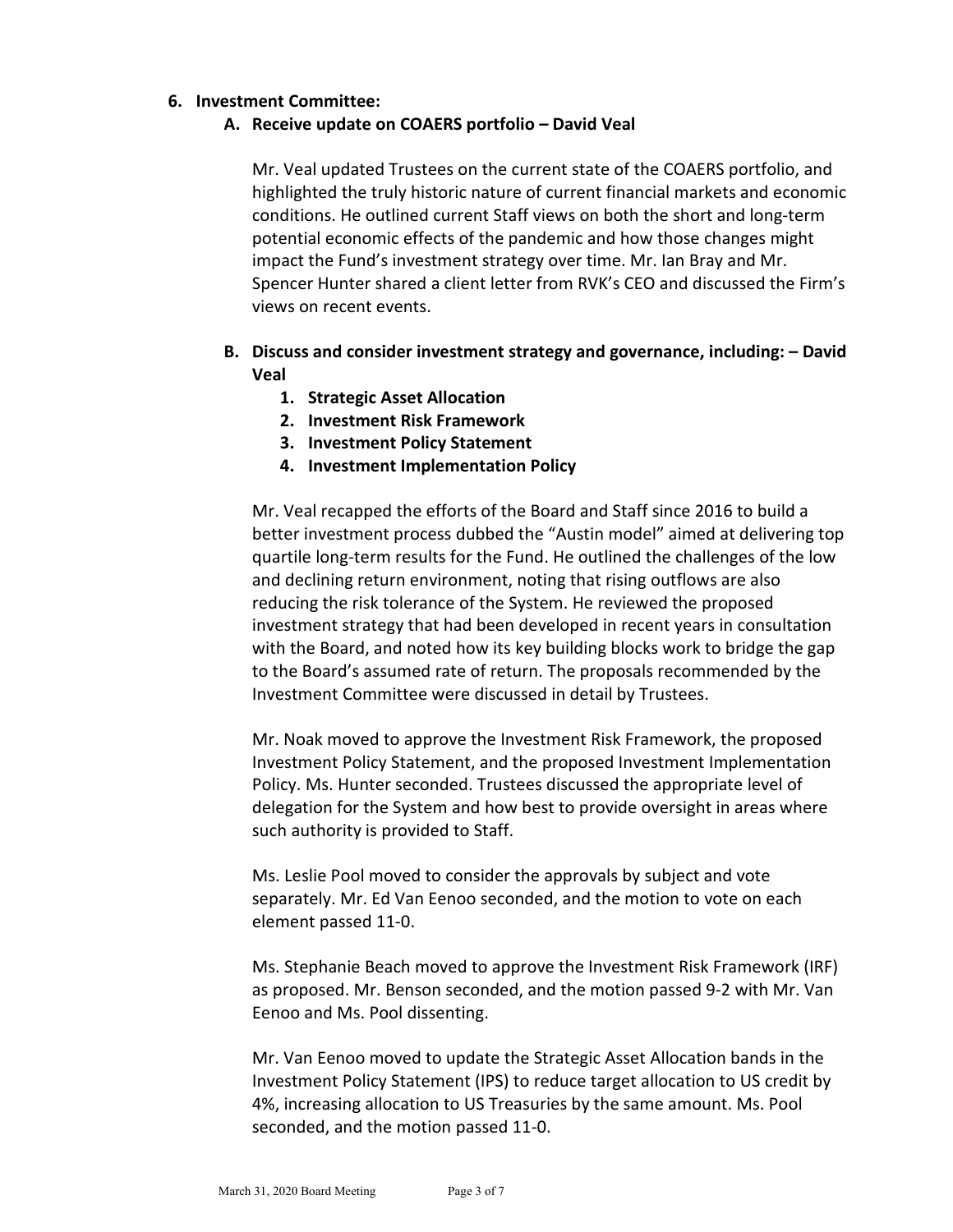Mr. Noak moved to update the IPS by renaming the infrastructure allocation to "Infrastructure & Other" to capture a small proposed allocation to gold in real assets. Ms. Liu seconded, and the motion passed 11-0.

Mr. Noak moved to update the IPS by constraining rebalancing within asset classes and sub-asset classes to Board-approved bands rather than the fixed 2.5 percent. Mr. Spencer seconded, and the motion passed 9-2 with Mr. Van Eenoo and Ms. Pool dissenting.

Mr. Noak moved to update the Investment Implementation Plan (IIP) by empowering Staff to rebalance between all approved Premier List managers regardless of whether active or passive. Ms. Liu seconded, and the motion passed 9-2 with Mr. Van Eenoo and Ms. Pool dissenting.

Mr. Noak moved to update the IIP by constraining movements within the Premier List to Board-approved target and maximum allocations rather than a fixed 2.5%. Mr. Spencer seconded, and the motion passed 9-2 with Mr. Van Eenoo and Ms. Pool dissenting.

Mr. Noak moved to update the IIP by adding options for permissible investments in cash and equivalents to enhance risk-management capabilities. Ms. Liu seconded, and the motion passed 11-0.

Mr. Michael Benson moved to approve remaining technical edits to the IPS and IIP. Mr. Noak seconded, and the motion passed 9-0 with Ms. Pool and Mr. Van Eenoo abstaining.

#### **C. Discuss and consider Premier Lists, including: – David Veal**

- **1. Fixed Income**
- **2. Cash and Equivalents**
- **3. Real Assets**

Mr. Sorrel outlined the recommendations to the Premier Lists as follows:

- Fixed Income add 30-year Treasury futures and increase the maximum for Hoisington;
- Cash & Equivalents add an alternative for US dollar deposits
- Real Assets add gold futures

An implementation plan for these changes was reviewed. Mr. Michael Benson moved to approve the Premier Lists for Fixed Income, Cash & Equivalents, and Real Assets. Mr. Anthony Ross seconded, and the motion passed 10-0 (Ms. Beach not present for the vote).

### **7. Benefits and Services Committee:**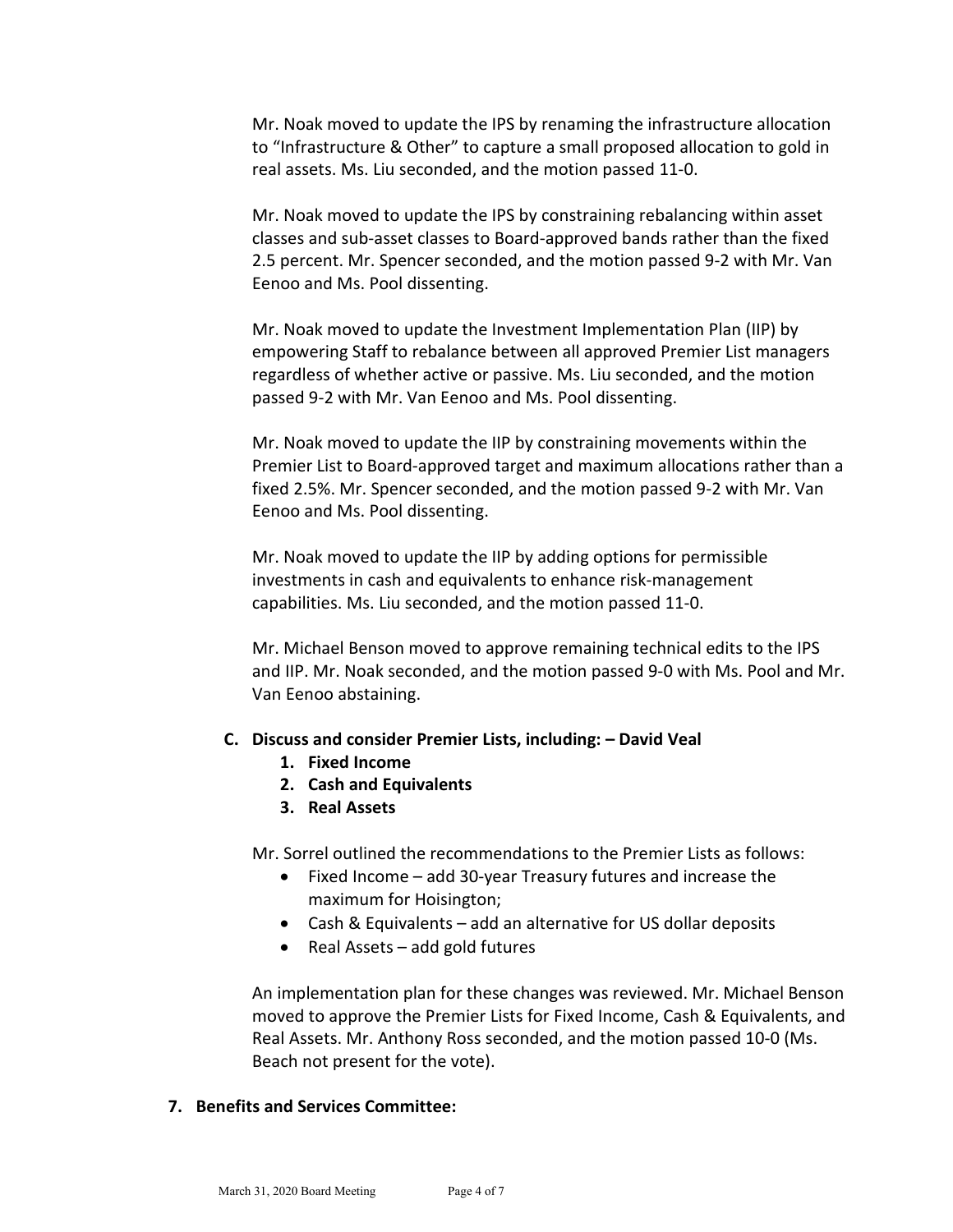# **A. Discuss and consider the December 31, 2019 actuarial valuation results – Lewis Ward, GRS Retirement Consulting**

Mr. Lewis Ward of GRS provided a report of the December 31, 2019 actuarial valuation. It was noted that the valuation is a snapshot in time, and results would look differently if run again this quarter. Mr. Van Eenoo moved to accept the December 31, 2019 actuarial valuation results. Ms. Liu seconded, and the motion passed 10-0 (Ms. Beach not present for the vote).

# **B. Receive update on System long-term sustainability including City Retirement Study – Christopher Hanson**

Mr. Hanson reviewed the steps taken by the Board to ensure the long-term sustainability of the System. Mr. Van Eenoo stated that the City was also doing a retirement study to include the Austin Police Retirement System through PFM, and their original presentation was slated for April 15. Mr. Hanson stated he wants to continue working with the sustainability issues, and this may necessitate a called Board meeting in April or May.

# **C. Discuss and consider the implementation of administrative changes related to new actuarial assumptions – Christopher Hanson**

Mr. Hanson stated that actuarial assumption changes adopted after the 2019 Experience Study are due to go into effect July 1, 2020. He noted that those changes affect service purchase calculations, partial lump sum calculations, and early retirement reduction factors among other things. Mr. Hanson reported that due to the limited number of hours of Staff time for proper testing and the increase in member interactions historically observed ahead of assumption change deadlines, Mr. Hanson sought approval for a delay.

Mr. Van Eenoo moved to authorize the postponement of the administrative implementation of actuarial assumption changes until a future date when the Board can review this matter again. Mr. Spencer seconded. Trustees discussed their concern about the lack of specificity of a date to reconsider. Mr. Van Eenoo suggested the change could be included as part of a reform package; Ms. Hunter and Mr. Ross advocated for a December 31, 2020 revisit date. The original motion passed 8-2, with Mr. Ross and Ms. Hunter dissenting.

### **8. Consent Items – Chair Canales-Zarate:**

**All of the following items may be acted upon by one motion. No separate discussion or action on any of the items is necessary unless desired by a Trustee.**

- **A. January 21, 2020 Board meeting minutes**
- **B. March 3, 2020 Called Board meeting minutes**
- **C. Ratification, confirmation, and approval of Disability Committee recommendation on disability application #2002**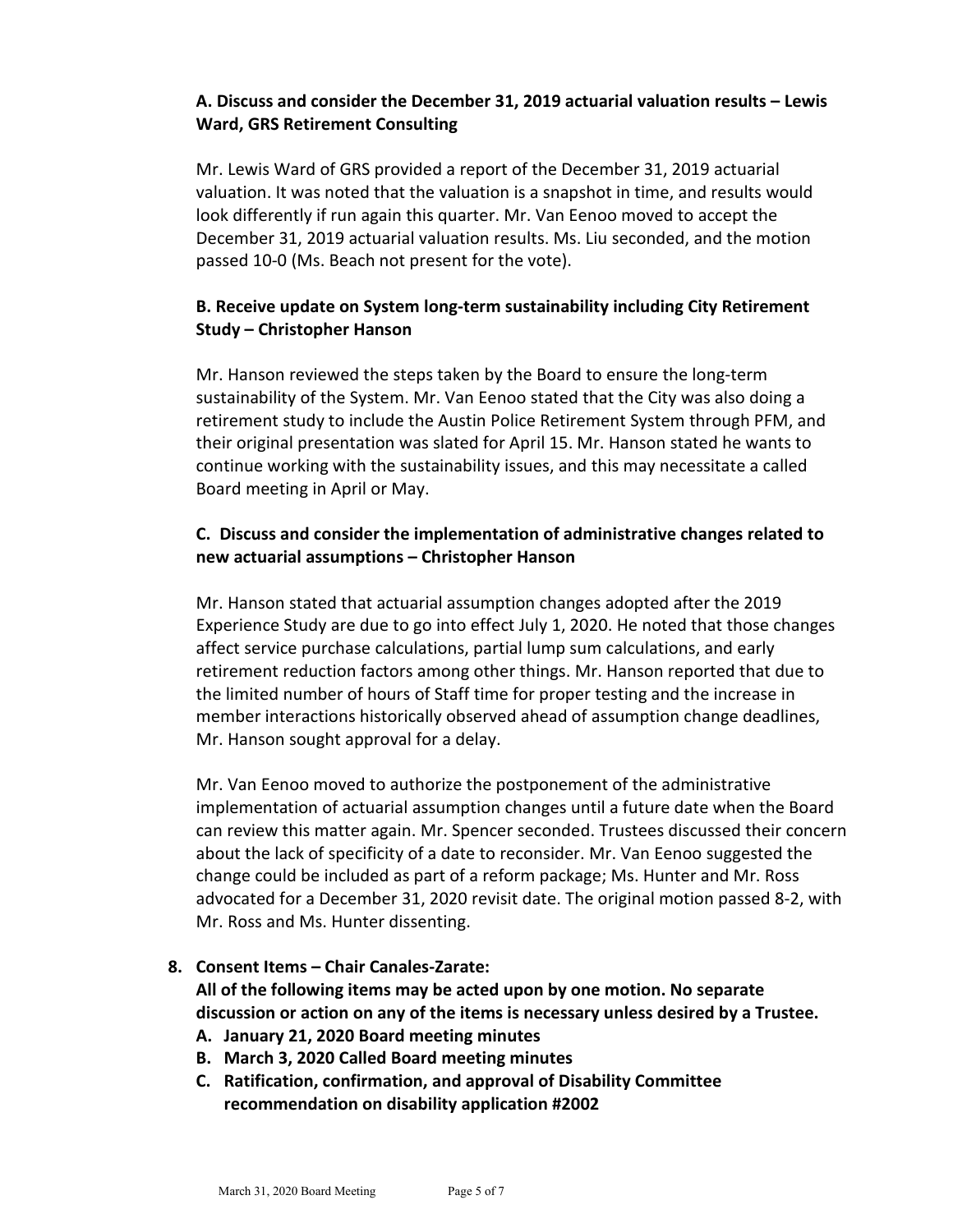- **D. Ratification, confirmation, and approval of Disability Committee recommendation on disability application #2004**
- **E. Ratification of January 2020 retirements**
- **F. Acceptance of "Evaluation of Investment Practices Pursuant to Texas Govt. Code 802.109" report**
- **G. Approval of securities litigation engagement letters**
- **H. Approval of scope of agreed-upon procedures audit by RSM**
- **I. Approval of revisions to Board Approved Code of Ethics**

This item was taken out of order, after Agenda Item #4. Mr. Noak moved to approve the consent agenda as written. Mr. Ross seconded, and the motion passed 8-0 with Ms. Pool abstaining; Ms. Beach and Mr. Van Eenoo were not yet present.

- **9. Receive reports on the following Board administrative matters including – Chair Canales-Zarate:**
	- **A. Ethics policy disclosure statements**

Chair Canales-Zarate reminded Trustees to submit their ethics policy disclosure statements via email.

- **B. 2020 Board and Committee meeting schedule**
- **C. Report from the prior Committee meetings:**
	- **1. February 21, 2020 Investment Committee meeting**
	- **2. March 27, 2020 Investment Committee meeting**
	- **3. March 3, 2020 Benefits and Services Committee meeting**
	- **4. March 3, 2020 Audit and Risk Committee meeting**
	- **5. March 3, 2020 Policy Committee meeting**
	- **6. March 3, 2020 Disability Committee meeting**

Chair Canales-Zarate indicated all reports were included in the packet; in the interest of time they were not reviewed.

#### **D. Reports from the Executive Director including:**

**1. 2019 administrative budget expenditures**

Mr. Hanson presented the final expenditures and comparison to budget for calendar year 2019.

### **2. Update on COAERS staffing**

Mr. Hanson introduced two new Staff members. Mr. Jay Inghram joins parttime and will begin full-time in mid-April as Information Systems Administrator, a new position approved by the Board in the last budget cycle. Ms. Mehrin Rahman has started in the position of Communications Specialist in March.